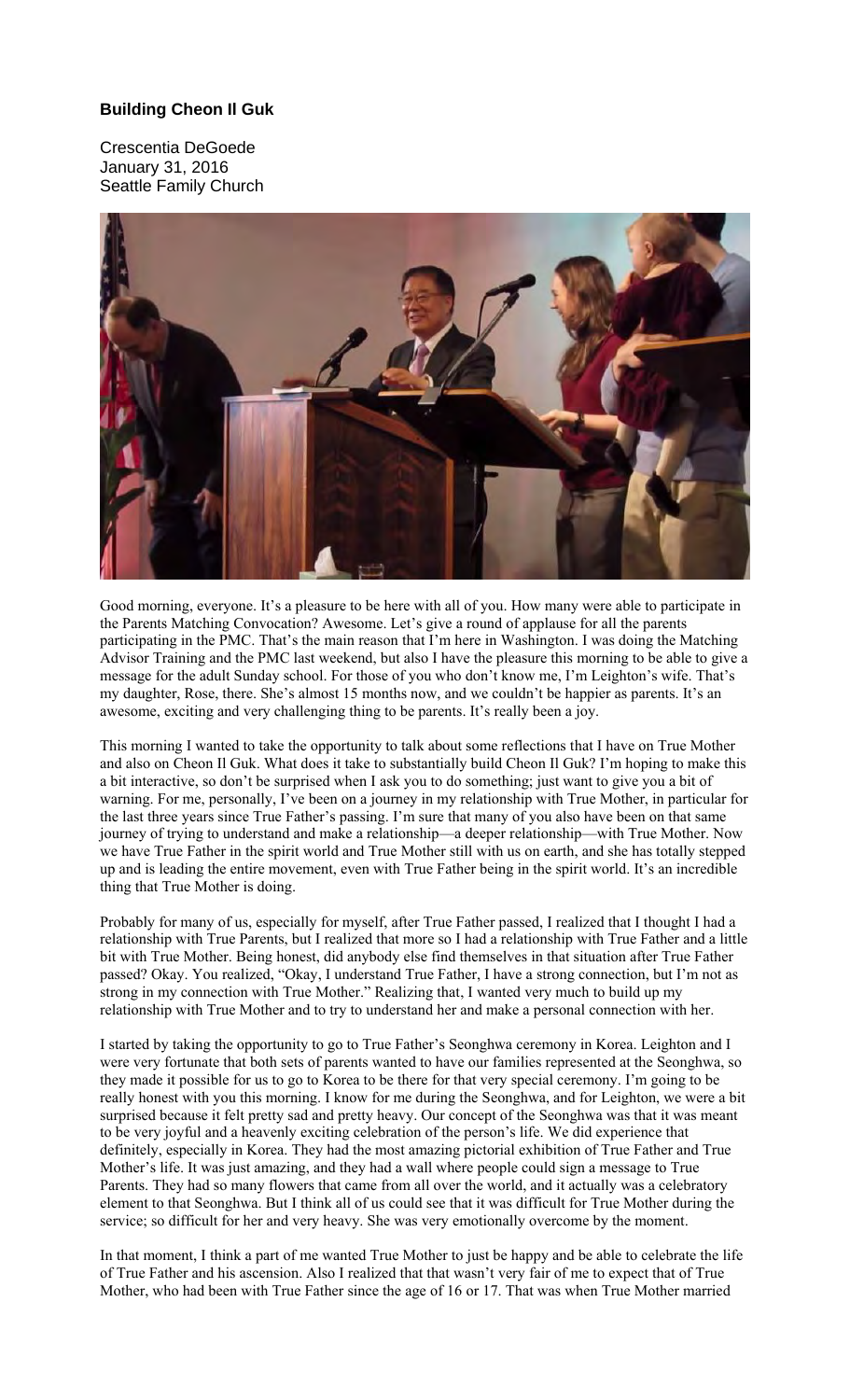True Father and began a life of complete public devotion standing by True Father's side. That's incredible. Think about yourself at 16 or 17 years of age; what were you like? At that age our True Mother accepted her role as the bride of the Messiah and then, even not even realizing she would come in to be in that position to be the Messiah, True Mother and True Father, as she would grow.

It occurred to me, as I was watching True Mother on stage, just how much she loves and how difficult it is when you deeply love your husband to lose your husband; no matter when that happens or how much time you had with your husband. When you lose your husband, it hurts; when that husband's no longer there with you physically. I realized that True Mother needed time to grieve the loss—the physical loss. Of course, she has True Father in the spirit world and she's been communicating with him all the time, but to not have that husband that you love so dearly, and that you've dedicated your whole life to the Providence with, was a big loss for True Mother; and she was dealing with that at the time of the ceremony. Since then, there's been a time period of three years of mourning.

I didn't understand this until later, but in the Korean tradition there's a certain period of time mourning the loss of someone who passes. Usually the eldest son takes particular care to mourn the loss of the parent who's passed on. But in the case of the True Family, the eldest son was not able to take that position, so True Mother took that position of extreme detailed care of mourning the loss of True Father. For the last three years since True Father's passed, we've been experiencing True Mother who's been honoring, in every way, the life of True Father and also taking the time to mourn his loss.

I think that as a community of Unificationists we maybe don't take as much time to grieve as we need when we experience loss. Because we want to celebrate the life—which is a wonderful thing to celebrate—but also, the reality is that when you lose someone who's so dear to you, you have to grieve, and you have to let that person go from your physical realm, and be able to come to a place of peace in your heart with them being in the spiritual world and that takes time. That takes a process, and all of us, actually, have been grieving the loss of our True Father. Our True Mother, more than anyone, has needed the time to grieve his loss. These are my reflections on what's been happening. When I was able to look at True Mother through that lens, I realized, here's an incredible woman who's being asked to continue God's Providence, to save the entire world, to bring every single person, every son and every daughter, back to God, into God's embrace, into God's love, into God's potential. That's the role of our True Parents as the Messiah of Heaven, Earth and Humankind: to completely bring the greatest joy and the greatest comfort to our Heavenly Parent.

Imagine being on a path together with your spouse, doing this mission together, and that spouse passes on, and now this comes to you, this mantle of responsibility. I am honestly incredibly awed by what True Mother is doing. It is amazing what she's doing. It is incredible. When I think about it, when in all of human history have we had a woman Messiah? When in all of human history have we ever had a husband and a wife as a Messiah? We've never had that. We don't even know what that looks like. Only through True Parents are we getting an example of what it looks like to have a husband and a wife, a mother and a father, bring salvation. They're setting a new paradigm. True Mother is a woman. I know this is not a surprise, but I think sometimes we just need to come back to that simplest fact that, "Hey, she's a woman. She's a mother. She's a wife." In history, women, and mothers, and wives have not had an easy time in their roles as women, and mothers, and wives and being honored, and cherished, and respected in those roles. Sometimes in human history we've done it well. Other times it's been difficult.

I've been reflecting on this because also, as you know, I'm serving in the role of the director of the Blessing and Family Ministry at the National Headquarters. I have the honor and the pleasure to serve in that role because of True Mother, actually. True Mother, through a series of events, came to know that I wanted to work at Headquarters with the Blessing and Family Ministry, and that this was a passion of mine, and then she gave me the opportunity to do it, at a time when I had let it go, actually. I had said, "Okay, if it's not meant to be, then it's okay. I'll do something else." True Mother found out and said, "Do this. You can do this." Since then, for 2½ years, I've been serving in this position of the director of the BFM. It, for me, is by no means easy. It's definitely challenging and it's definitely a big undertaking and responsibility, but it's also an incredible opportunity to serve God and to serve True Parents and to serve our families and to create something substantial toward building Cheon Il Guk, and to be able to love people and care for people in a way that I might not otherwise get to have. I'm so grateful to True Mother for giving me this opportunity, especially because she is the one who's leading our Providence right now, and she's the one directing the Unification movement. She's the reason, along with True Father, that we're all here. We're all here because of True Mother and True Father.

I've been investing and trying to understand: Who is this woman? What matters to her? What does she like to do? Also, as you know, there's a lot confusion surrounding True Mother and her role. What's her responsibility and is she taking her responsibility? I've sometimes been hesitant to speak boldly about what I believe, but God's been telling me that it's not the time for me to sit down and be quiet but rather the time for me to stand up and speak boldly and with love and care in my heart, so I'm doing that this morning. I know without a shred of doubt in my heart, in my whole being, and my whole soul that True Mother is the True Mother of all Heaven, Earth and Humankind, and that she loves us so much more than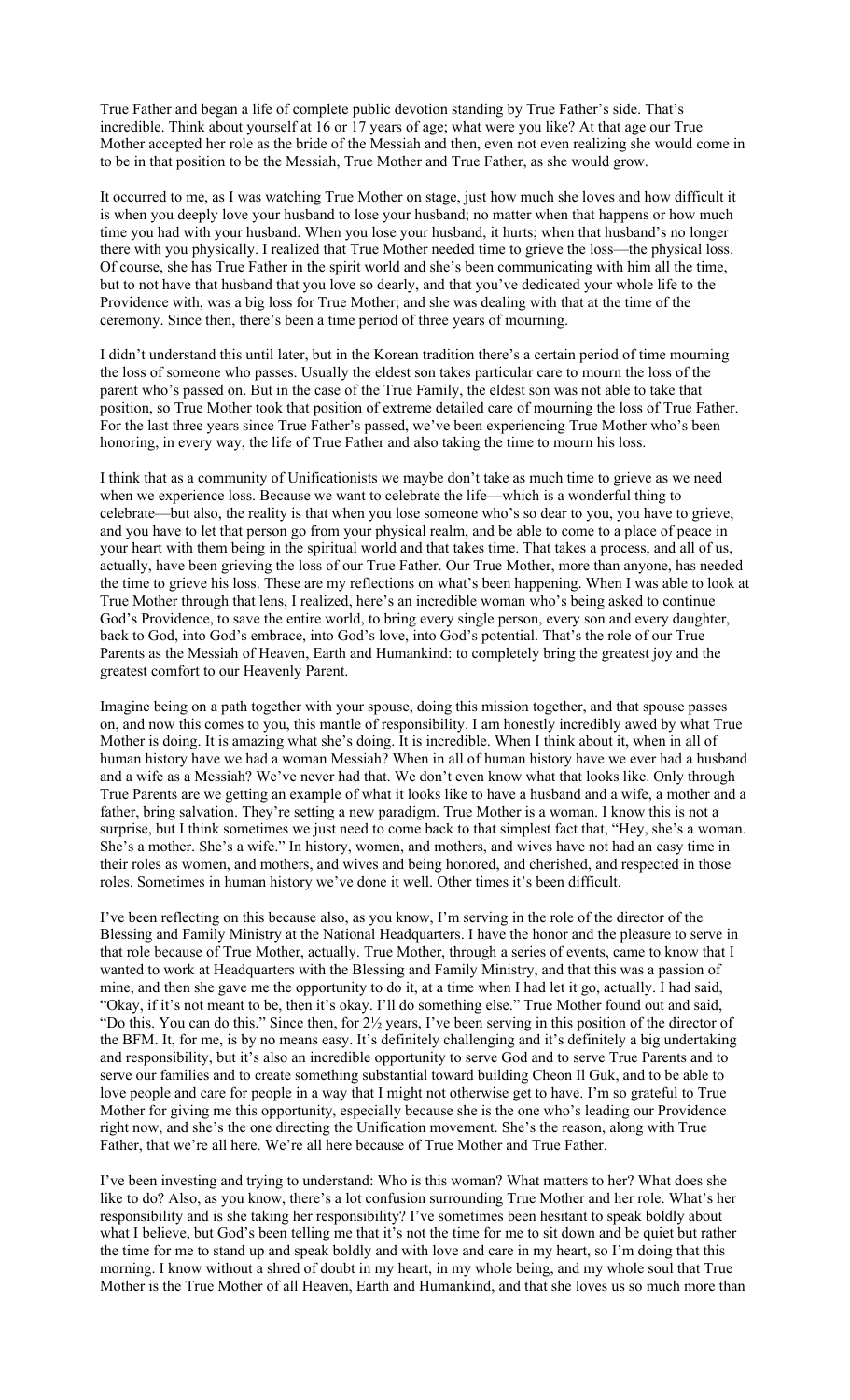we can understand and cares for each one of us and our families and wants us to be so happy and so fulfilled. I don't think I could truly understand, and I'm still in the process of understanding motherhood.

We have many mothers here, and I think it's time to give the mothers a big round of applause. Mothers can't help but unconditionally love their children, no matter what happens. I don't want to neglect the fathers either. I know fathers. I see and I talk to many fathers. Fathers, you can't help but unconditionally love your children, no matter what happens. You love your children so much. Let's take a moment and think about the fact that True Mother is the True Mother of all humankind, and how much you desperately love your own children. How much more does True Mother desperately love all of this world? I want to share a few personal experiences that I've recently had with True Mother, but before I do that, I need everybody to close your eyes and kind of relax into your seat. Let your arms be loose at your side. Lean your back into the chair. Take a deep breath in, deep breath out. Deep breath in and out. I want you to take a moment to reflect on True Parents, True Father, True Mother, and what they mean to you. Just let any thoughts and any emotions come, and just feel them. If any memories come, explore the details of that memory. Let's just take a few moments with our True Parents this morning.

Turn to your neighbor on your left, or your right, and tell them a highlight of something that came to you during that reflection. If you're in an odd seat, you can turn around to the person behind or in front of you. Okay, if one person hasn't spoken yet, make sure they get the chance to do so now. You can take one more minute to wrap up the sharing. Make sure to thank your partner. How was that? Great? Good? Did you learn something new about the person next to you? Hear something new? Good. I think, as I relate my own experiences with True Mother, I encourage you to reflect on yours as well, and our experiences with our True Parents. Let's hold those close to our hearts and draw back on them: the special moments that we've had in person, or during a program, or a moment with our families, or in prayer, or in studying the words. Whatever it may be, I think, we have a lot of moments that we can draw on, especially maybe in the more challenging times, or the more difficult situations that arise.

For me, I've been on this journey with my relationship with True Mother. I've been studying a lot. Basically, from the time of the Seonghwa I've determined that I wanted to better understand her. I've been reading testimonies that were written about True Mother, experiences with True Mother, reading True Mother's words, and watching videos of her speaking or others speaking about her, so I could build up my relationship with her. Also, just investing into this mission that I have, and my role with the Blessing and Family Ministry. As I've been doing this, I've been gaining a lot more confidence in myself, and my identity as a Unificationist-born young adult, and my role in building the Kingdom of Heaven on earth, and that I can do it, that I am a part of making this Kingdom come about, just as you are.

Each one of us, we are the Kingdom builders. In December the national leaders of the United States and Japan and Korea were invited to come to Las Vegas for a very special meeting with True Mother. True Mother also spoke in Las Vegas at that time to all the members and all guests. It was a wonderful event. True Mother spoke with such encouragement and was very empowering to everyone. In addition, being a part of this meeting of leaders, I got to have a personal experience with her. One thing surprised me. When preparing to go to this gathering with True Mother, I had a certain expectation of what it might be. In particular, I thought, "Okay, there'll probably be a lot of reporting, and we'll receive a lot of guidance and it will probably be quite serious," and that was what I was kind of preparing for. I was blown away by what I experienced, because it was so much fun, and so joyful, and so familial. That's really what I experienced with True Mother.

She took us hiking in the Red Rock Mountains in Las Vegas. She wanted us to experience the beautiful creation and the nature. Then she took us to a Brazilian steakhouse to eat delicious food together. Then, later that weekend, especially because there were so many older men and leaders there, she took everyone to the new James Bond movie. This was an eye-opening moment for me. "Aha … this is Mother's heart," I thought: just to take care of us and for us to have fun and to get to know each other and to have authentic relationships with one another. We had a very short time of reporting. She did receive those reports, but it was a much shorter time than I was expecting. Also, she had us play a yut game together, and there were prizes. For me, the most incredible moment was right after the yut game. Also, I just want to mention about the yut game, it was a great cultural experience—because we were in teams by country. There was the Japanese team, the Korean team and the American team. It might have been better if we were mixed up, but anyway, it was good that we were on these teams because it was great to see the different characters of the different cultures.

Particularly, I enjoyed seeing the Japanese group because they had a lot of chants and they had a lot of energy. I never have seen Japanese men so expressive. It was so awesome to see this, and the Korean team. Just the energy and the smiling and the shouting. True Mother wasn't actually in the room at the time, but I could feel True Mother smiling, just knowing that this was taking place; just her children having a good time with each other. Right after the yut game, she invited us into her home in Las Vegas. The room where we gathered was on the small side, and we had just played yut, so we were a little smelly from all the investment into the game, and everyone was wearing suits. We all gathered in like brothers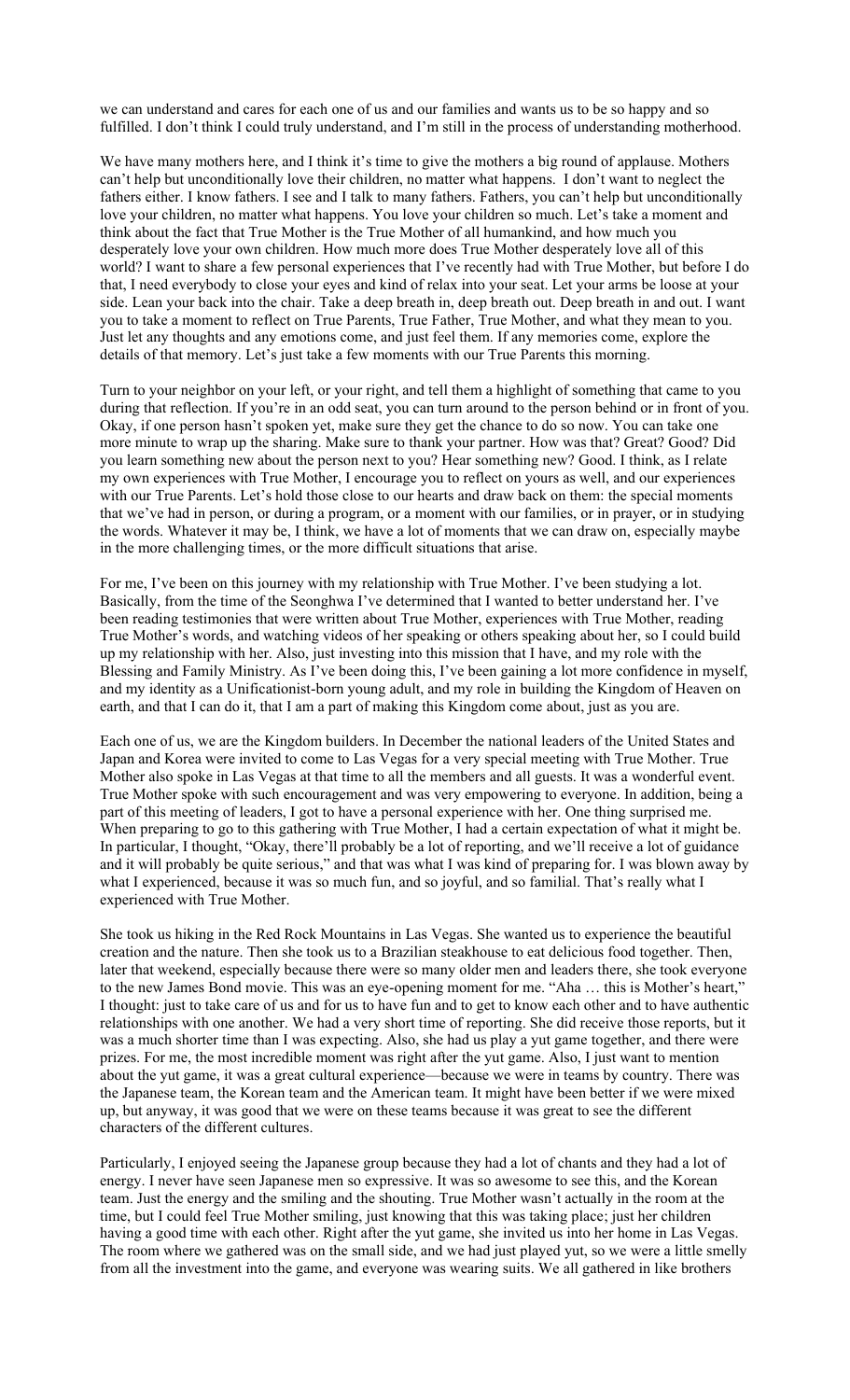and sisters, right next to each other, and we were able to sit close together in front of True Mother, and then True Mother asked each of the groups to sing.

I think the Japanese group, as the winners, sang first. They sang one of True Mother's favorite songs, which is a very energetic song. I think she asked the Korean group to sing and then the American group. We had been preparing "Generation of Righteousness" to sing for True Mother, knowing this is one of her favorite American songs. When we started, I was in the back somewhere. In the room were mostly men, older 1st generation men, and then a few sisters, myself and Mari Curry and a few others. I was in the back, and when "Generation of Righteousness" started I was very excited. I don't know, I guess I got overcome by the Holy Spirit, but I pushed my way right up into the front, right in front of True Mother, sandwiched in between Dr. Kim and Dr. Balcomb. I was so excited over this song for True Mother. Then I began singing, "As the day … " and so on.

I was so excited. I wanted to make an offering to True Mother, so I continued on and True Mother enjoyed it, but she asked us afterward, "Do you know any Korean songs?" We kind of said, "We're working on it. We're working on it, True Mother." Actually, very soon after that, we started learning her favorite Korean song. After the singing part ended, we all sat down and there I was, seated right in front of True Mother. Literally, she was just one arm's length away, which I had never had the opportunity to experience before. There I was, seated in front of her. As she was speaking, I was looking right at her and she just has a beautiful presence, such a peaceful presence, such a loving presence. I was looking at her and I was just expressing in my heart, "Mother, I love you so much and I'm so grateful for you. Thank you so much." And then True Mother started looking right at me, looking right at me, right into my eyes. She started speaking and she was speaking to me, even though there was a whole group there, I know she was speaking right to me.

As she spoke, I experienced something of True Mother's heart that I had never experienced before. She was expressing her desperate heart to bring America back to God, and to bring up a generation of righteousness in America. She was talking about the political situation in America and that even though there are all these leaders, where's the true leadership? Where are the people who can serve with a humble heart and care not just for America but also for the world? Honestly, as she was speaking I was trying to hear the words, but more than anything I wanted to just be an object for True Mother, because I realized that she was expressing something special because I was there. That was pretty overwhelming. I felt that this is my grandmother and I am her granddaughter and she wants to give everything to me. She wants me to inherit everything from her as her granddaughter.

I also felt that she needs me to be her partner in building this Kingdom and doing this mission. I felt her plea to me to please stand up. Please be part of the generation of righteousness. Please have confidence. Please have strength. Believe in yourself. Know that you can make a difference. Know that this world needs you; that America needs you. I was so touched and I felt True Mother's tender heart. I felt her passion and her absolute confidence and belief in me, in us who were seated there in that room. I also felt that we were just a representation of many, many more. Especially me sitting there as a young woman, I felt I was representing young people, and particularly young women. A whole demographic that True Mother doesn't get to interact with that much. I just took that moment in, and I determined, more than ever before, that I'm going to give myself to this incredible woman. This incredible woman who just loves God so much and loves this world so much.

People can say whatever they want. They don't know who she really is. She loves God more than anyone. She loves this world more than anyone. She wants to see everybody happy, truly, truly happy. She wants people to play yut and chant and eat delicious food, enjoy the beautiful creation, and sit down and talk together as brothers and sisters, as aunts and uncles, and be there for one another as brothers and sisters. That's our True Parents' heart. That's our True Mother's heart. She's so desperate. She's so serious. When we hear True Mother speak, sometimes it's hard to take it because she's so serious and clear and cutting. Be Tribal Messiahs. Give the Blessing. Change this world. I know she says those things because she believes in us so much. She knows that we can do it. She knows that if we step up, if we manifest the divine nature that is in us, if we maximize our potential, even a little bit—I'm not talking about running for mayor tomorrow. I'm just talking about being in the grocery store and saying "hello" to the person next to you and striking up a conversation and complimenting them on something. Or being in your workplace and asking a question, "Hey, what do you think about God?" or "What inspires you?" or "What are you passionate about?" or "What makes you really happy in life?" and seeing where it goes from there. Or talking to a friend, or a neighbor. Even more challenging sometimes, and maybe more important, is sitting down, going out to coffee with your son or your daughter, and asking them, "How's it going?" "How's that class?" "How's your job?" "Have you talked to your best friend lately? How is she doing?" Or going on a date with our spouse and just having an intimate moment with him or her.

For me, my reflection on Cheon Il Guk is that our True Parents have given us so much, it's almost overwhelming how much we've been given. We can literally feel overwhelmed by it, but we don't have to do it all. True Mother can't do it all. True Father can't do it all. True Family can't do it all. If each of us takes a part of it, if each of us is a part of building the Kingdom in our homes, in our families, with our